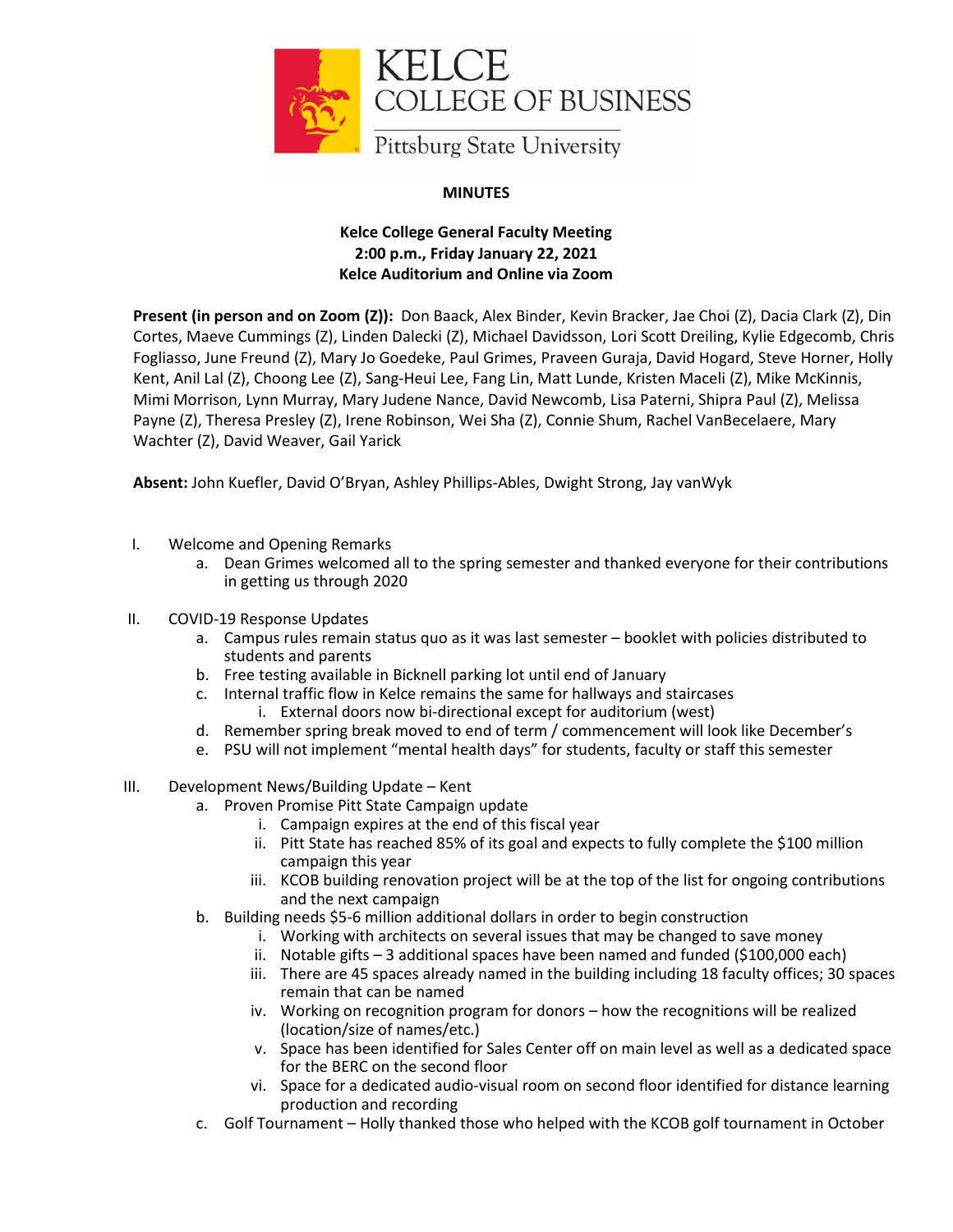- IV. Updates Standing College Committees
	- a. Undergraduate Curricula Management and Assurance of Learning Goedeke & Lin
		- i. Meetings are going well and have identified courses for assessment this semester Faculty will be contacted soon about courses included in these assessments
		- ii. Will be introducing some items to attempt to get increased faculty engagement and participation in the process
	- b. Strategic Planning Committee Grimes
		- i. Need to review mission and vision statement and make sure everything is in line with the 2020 standards
		- ii. Will be meeting with committee members to begin working on these items over this semester and next
	- c. Faculty Development and Instructional Resources S. Lee
		- i. Will host 3 events this semester in February, March & April
			- 1. February Library Randy Roberts
			- 2. March Research Colloquium (will need volunteers to present)
			- 3. April in process (University Police Stu Hite)
		- ii. Need assistance with future events/presenters
	- d. Student Reinstatement O'Bryan (Not present)
		- i. Dr. Baack reported limited number of requests with no significant issues
	- e. College Academic Honors Shum
		- i. Students applying for academic honors deadline is Feb. 1
		- ii. Please use KUSB as correct department name on form ask students to provide detailed information about their projects on the form as well as obtaining all approvals
	- f. Graduate Curricula Management and Assurance of Learning Murray
		- i. Goals have been developed, classes mapped and data beginning to come in
		- ii. Will be scheduling a committee meeting soon
	- g. Student Recruitment and Retention Murray
		- i. Planning a Zoom visit evening with students that aren't able to come to campus
			- ii. Need to work on campus prospective student visits will need to use GA's and other student volunteers

## V. Academic Updates

- a. Outreach and Business Engagement Murray
	- i. Planning luncheon for Women in Business asking women senior business leaders in the area to lead the discussions for junior business leaders and students
	- ii. Sales Center has been approved by the KBOR; Working with the National Sales Center Alliance on start-up
	- iii. 3 day start up initiative Course/workshop will be May 17-24 as an elective class; Working with SBDC on the course (Dacia Clark)
	- iv. WSU Center for Management Development working with them but won't be offering workshops for now
	- v. Dr. O'Bryan handles internships for Accounting & CIS and Dr. Murray directs all other internships; Internships can be approved for any semester; Students must be enrolled in an internship course while they are participating in their internship in order to get credit
	- vi. Working with live clients need to document these for AACSB
- b. Academic Advising and Career Readiness Hogard
	- i. Academic Advising area thanked all faculty and staff who work with their office; Contact AACR office if any have questions or need assistance
	- ii. There are currently about 650 Kelce UG students enrolled
	- iii. New group of admitted students who will be assigned new advisors shortly; All need to be aware of Pitt State Pathway and new degree audit
	- iv. Career Readiness spring Career Day is March 16 (virtual)
- c. Graduate School of Business Cortes
	- i. Pitt State MBA program announced to be the largest in the state of Kansas and has been recognized as the #1 program in the state by the *Wichita Business Journal*; Dr. Grimes thanked Dr. Cortes and the graduate faculty for all the hard work to make this happen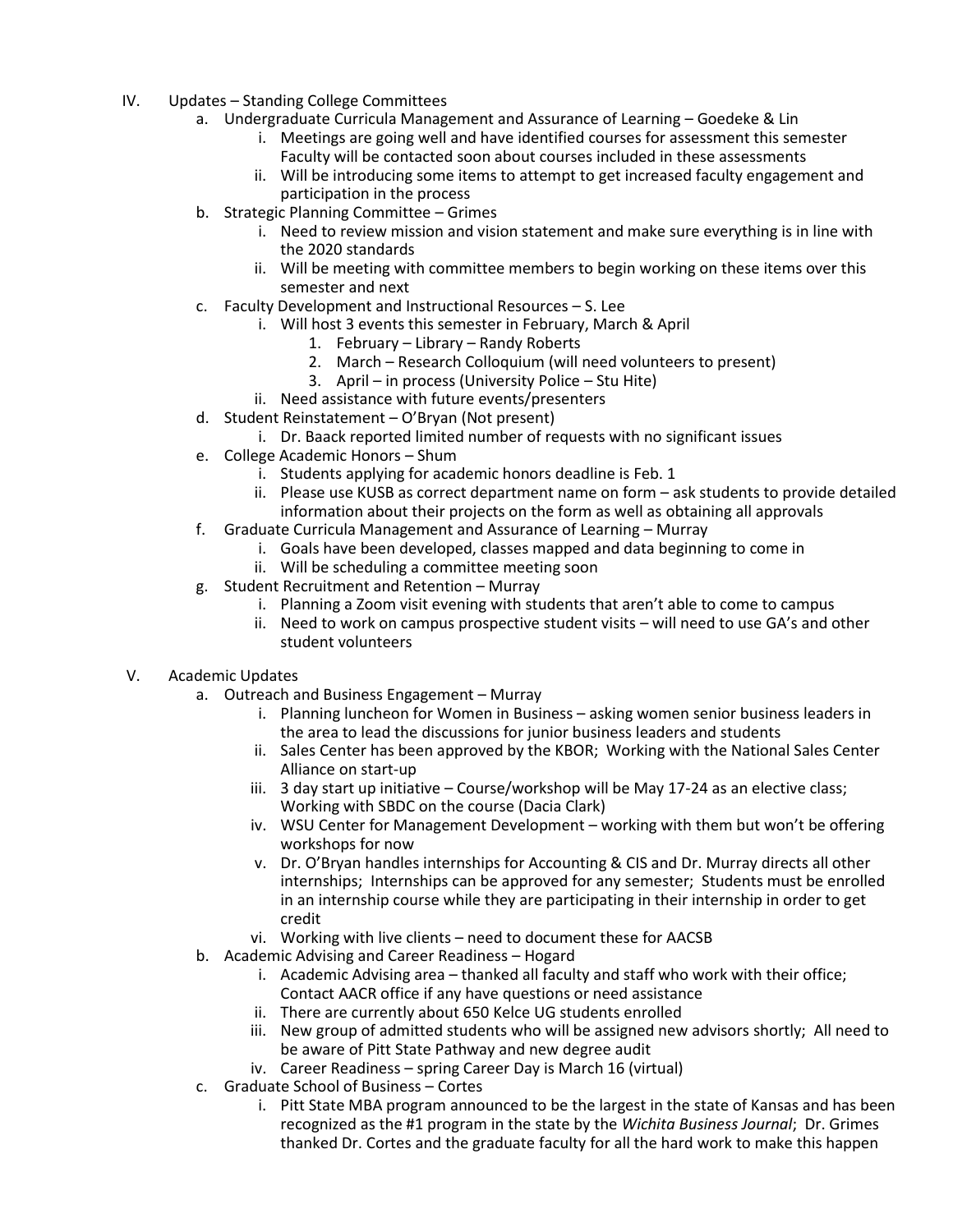- ii. Updates
	- 1. Spring 2021 enrollment traditional MBA has 60 enrolled; PMBA has 314 enrolled; MPAcc has 3 students
	- 2. Will be meeting with other units on campus to discover if there are other emphases that could be added to the MBA program; Moving in a positive and growing trend; Class sizes in PMBA are growing (some in excess of 100 students)
	- 3. Graduates Dec. 2020 44 PMBA graduates
	- 4. Faculty are invited to teach for the PMBA and should contact Dr. Cortes if interested
	- 5. Tuition revenues from PMBA totaled \$416,250 at the end of the fall 2020 semester
	- 6. New position to hire Coordinator for Academic Support and Enactus Advisor 12-month staff appointment funded through PMBA revenues; Will work 60% with KGSB and 35% assisting UG advising
- d. Undergraduate School of Business Horner
	- i. Thanks to all who have submitted annual reports for 2020 and Goals &Objectives for 2021; These are due to Dr. Horner by Monday, Jan. 25
	- ii. He will work on faculty performance appraisals after annual reports are received; Performance approvals are due to faculty by March 1
	- iii. Faculty Qualifications are necessary from all faculty; Normally these meetings are scheduled face to face – this year forms were sent electronically through Adobe Sign; Please submit by Jan. 27
	- iv. Fall & Summer schedules are due to Registrar soon; PC's will have their part done and submitted by next Wednesday
	- v. Currently we are engaged in a faculty search to replace Dr. Kevin Bracker's finance position; Will begin review of applications on March 1; Thanks to Dr. Lin for chairing search; More than 30 applications already submitted
- VI. General College Announcements Grimes
	- a. Digital Measures All faculty are required to update their information in Activity Insight (Research/Service/Teaching)
	- b. Teaching copies of all course syllabi to Rachel necessary for HLC
	- c. Research copies of publications to Mimi in Dean's Office needed for AACSB reports
	- d. AACSB Official CIR request is due this summer (July 1) for visit in 2023-2024
		- i. Timeline file CIR this year for reaffirmation; next year we are responsible for getting everything in place; following year is most important (2022-2023) as it is the "year of record" and data from this year is the basis of the review; team will come for review in fall 2023 (could be spring 2024)
		- ii. Need to make sure all faculty positions are filled during the year of record. Planned retirements/leaves need to be communicated to the dean as soon as possible

## VII. New Business

- a. Part Time Lecturers Committee see proposal to modify College Bylaws
	- i. Background reviewed committee structure in the college bylaws (attached); proposal to add part-time lectures committee to bylaws – AACSB driven
	- ii. Discussion will need a rep from every major area; reviewed draft proposal
		- 1. Motion made by Don Baack to accept the proposal on modifying the College Bylaws as appears in the draft proposal; Mary Judene Nance seconded the motion.
	- iii. Vote to adopt faculty voted unanimously to adopt the new modification; Bylaws will be amended and posted to the Official Documents page on the web
- b. Applied Business Administration degree see memo concerning idea as distributed by the Dean
	- i. Background Dean Grimes reviewed the degree program as proposed in memo to faculty; generalist business degrees have not been offered at Pitt State since the early 1970's; KLT developed the name of the degree but name is not locked in